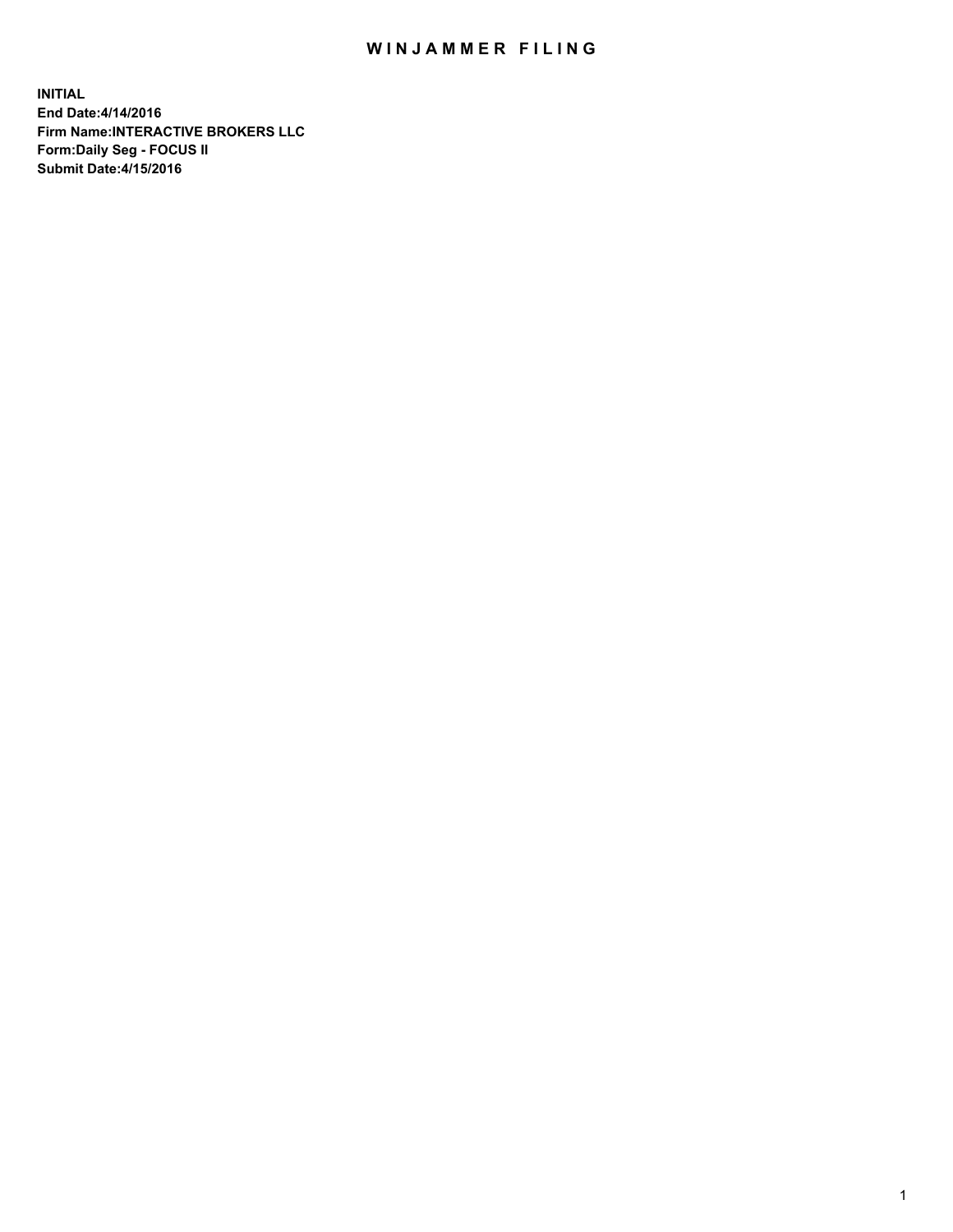## **INITIAL End Date:4/14/2016 Firm Name:INTERACTIVE BROKERS LLC Form:Daily Seg - FOCUS II Submit Date:4/15/2016 Daily Segregation - Cover Page**

| Name of Company<br><b>Contact Name</b><br><b>Contact Phone Number</b><br><b>Contact Email Address</b>                                                                                                                                                                                                                         | <b>INTERACTIVE BROKERS LLC</b><br><b>Alex Parker</b><br>203-618-7738<br>aparker@interactivebrokers.com |
|-------------------------------------------------------------------------------------------------------------------------------------------------------------------------------------------------------------------------------------------------------------------------------------------------------------------------------|--------------------------------------------------------------------------------------------------------|
| FCM's Customer Segregated Funds Residual Interest Target (choose one):<br>a. Minimum dollar amount: ; or<br>b. Minimum percentage of customer segregated funds required:% ; or<br>c. Dollar amount range between: and; or<br>d. Percentage range of customer segregated funds required between:% and%.                        | <u>0</u><br>155,000,000 245,000,000<br>0 <sub>0</sub>                                                  |
| FCM's Customer Secured Amount Funds Residual Interest Target (choose one):<br>a. Minimum dollar amount: ; or<br>b. Minimum percentage of customer secured funds required:%; or<br>c. Dollar amount range between: and; or<br>d. Percentage range of customer secured funds required between: % and %.                         | <u>0</u><br>80,000,000 120,000,000<br><u>00</u>                                                        |
| FCM's Cleared Swaps Customer Collateral Residual Interest Target (choose one):<br>a. Minimum dollar amount: ; or<br>b. Minimum percentage of cleared swaps customer collateral required:%; or<br>c. Dollar amount range between: and; or<br>d. Percentage range of cleared swaps customer collateral required between:% and%. | <u>0</u><br>0 <sub>0</sub><br>0 <sub>0</sub>                                                           |

Attach supporting documents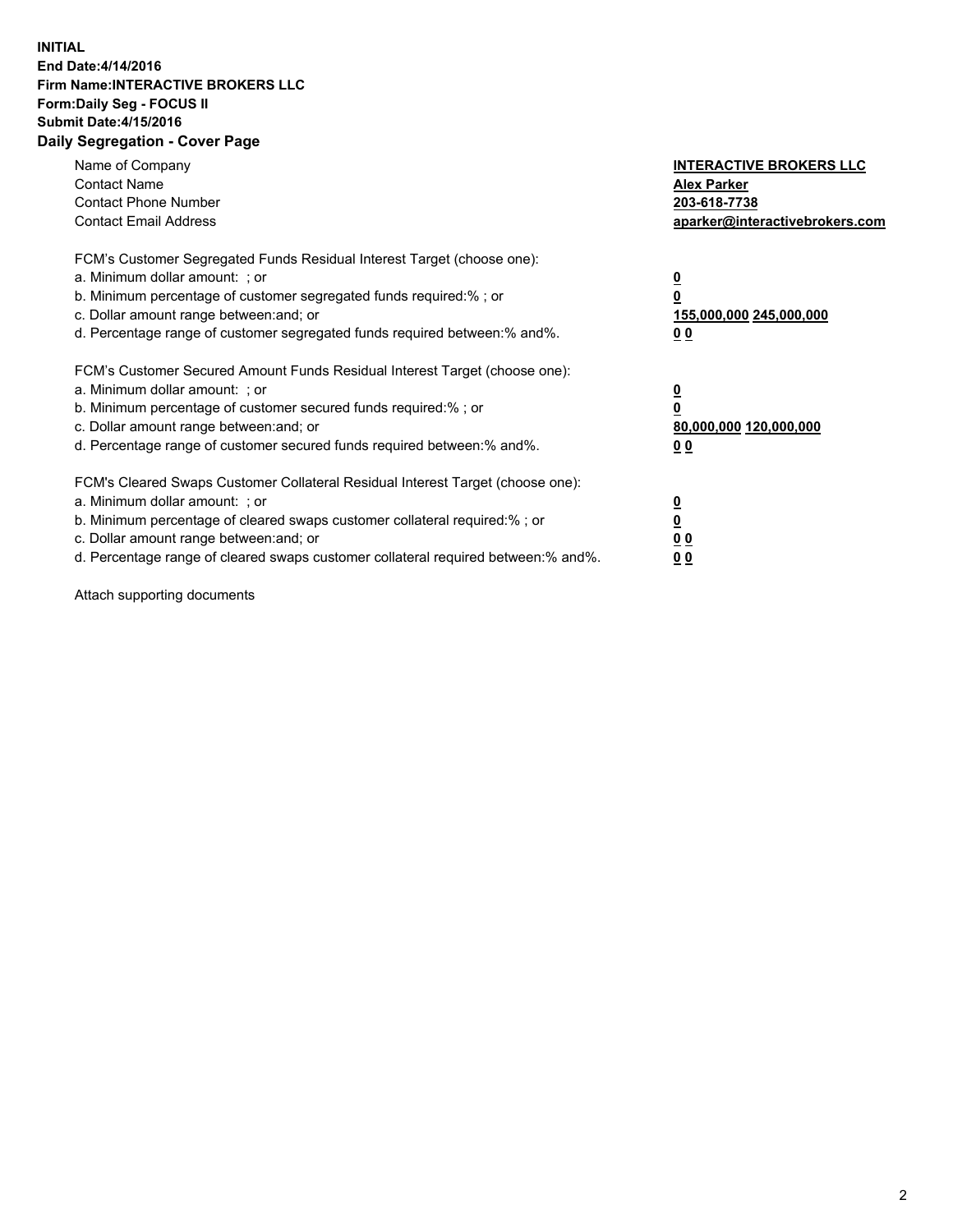## **INITIAL End Date:4/14/2016 Firm Name:INTERACTIVE BROKERS LLC Form:Daily Seg - FOCUS II Submit Date:4/15/2016 Daily Segregation - Secured Amounts**

| Dany Ocgregation - Oceanea Annoanta                                                         |                                                                                    |
|---------------------------------------------------------------------------------------------|------------------------------------------------------------------------------------|
| Foreign Futures and Foreign Options Secured Amounts                                         |                                                                                    |
| Amount required to be set aside pursuant to law, rule or regulation of a foreign            | $0$ [7305]                                                                         |
| government or a rule of a self-regulatory organization authorized thereunder                |                                                                                    |
| Net ledger balance - Foreign Futures and Foreign Option Trading - All Customers             |                                                                                    |
| A. Cash                                                                                     | 305,754,114 [7315]                                                                 |
| B. Securities (at market)                                                                   | $0$ [7317]                                                                         |
| Net unrealized profit (loss) in open futures contracts traded on a foreign board of trade   | -2,250,167 <sup>[7325]</sup>                                                       |
| Exchange traded options                                                                     |                                                                                    |
| a. Market value of open option contracts purchased on a foreign board of trade              | 66,929 [7335]                                                                      |
| b. Market value of open contracts granted (sold) on a foreign board of trade                | -132,468 [7337]                                                                    |
| Net equity (deficit) (add lines 1.2. and 3.)                                                | 303,438,408 [7345]                                                                 |
| Account liquidating to a deficit and account with a debit balances - gross amount           | 193,461 [7351]                                                                     |
| Less: amount offset by customer owned securities                                            | 0 [7352] 193,461 [7354]                                                            |
| Amount required to be set aside as the secured amount - Net Liquidating Equity              | 303,631,869 [7355]                                                                 |
| Method (add lines 4 and 5)                                                                  |                                                                                    |
| Greater of amount required to be set aside pursuant to foreign jurisdiction (above) or line | 303,631,869 [7360]                                                                 |
| 6.                                                                                          |                                                                                    |
| FUNDS DEPOSITED IN SEPARATE REGULATION 30.7 ACCOUNTS                                        |                                                                                    |
| Cash in banks                                                                               |                                                                                    |
| A. Banks located in the United States                                                       | $0$ [7500]                                                                         |
| B. Other banks qualified under Regulation 30.7                                              | 0 [7520] 0 [7530]                                                                  |
| Securities                                                                                  |                                                                                    |
| A. In safekeeping with banks located in the United States                                   | 362,847,620 [7540]                                                                 |
| B. In safekeeping with other banks qualified under Regulation 30.7                          | 0 [7560] 362,847,620 [7570]                                                        |
| Equities with registered futures commission merchants                                       |                                                                                    |
| A. Cash                                                                                     | $0$ [7580]                                                                         |
| <b>B.</b> Securities                                                                        | $0$ [7590]                                                                         |
| C. Unrealized gain (loss) on open futures contracts                                         | $0$ [7600]                                                                         |
| D. Value of long option contracts                                                           | $0$ [7610]                                                                         |
| E. Value of short option contracts                                                          | 0 [7615] 0 [7620]                                                                  |
| Amounts held by clearing organizations of foreign boards of trade                           |                                                                                    |
| A. Cash                                                                                     | $0$ [7640]                                                                         |
| <b>B.</b> Securities                                                                        | $0$ [7650]                                                                         |
| C. Amount due to (from) clearing organization - daily variation                             | $0$ [7660]                                                                         |
| D. Value of long option contracts                                                           | $0$ [7670]                                                                         |
| E. Value of short option contracts                                                          | 0 [7675] 0 [7680]                                                                  |
| Amounts held by members of foreign boards of trade                                          |                                                                                    |
| A. Cash                                                                                     | 63,070,996 [7700]                                                                  |
| <b>B.</b> Securities                                                                        | $0$ [7710]                                                                         |
| C. Unrealized gain (loss) on open futures contracts                                         | <u>-4,174,605</u> [7720]                                                           |
| D. Value of long option contracts                                                           | 66,928 [7730]                                                                      |
| E. Value of short option contracts                                                          | -132,465 [7735] 58,830,854 [7740]                                                  |
| Amounts with other depositories designated by a foreign board of trade                      | $0$ [7760]                                                                         |
| Segregated funds on hand                                                                    | $0$ [7765]                                                                         |
| Total funds in separate section 30.7 accounts                                               | 421,678,474 [7770]                                                                 |
| Excess (deficiency) Set Aside for Secured Amount (subtract line 7 Secured Statement         | 118,046,605 [7380]                                                                 |
| Page 1 from Line 8)                                                                         |                                                                                    |
| Management Target Amount for Excess funds in separate section 30.7 accounts                 | 80,000,000 [7780]                                                                  |
|                                                                                             | 38,046,605 [7785]                                                                  |
|                                                                                             | Excess (deficiency) funds in separate 30.7 accounts over (under) Management Target |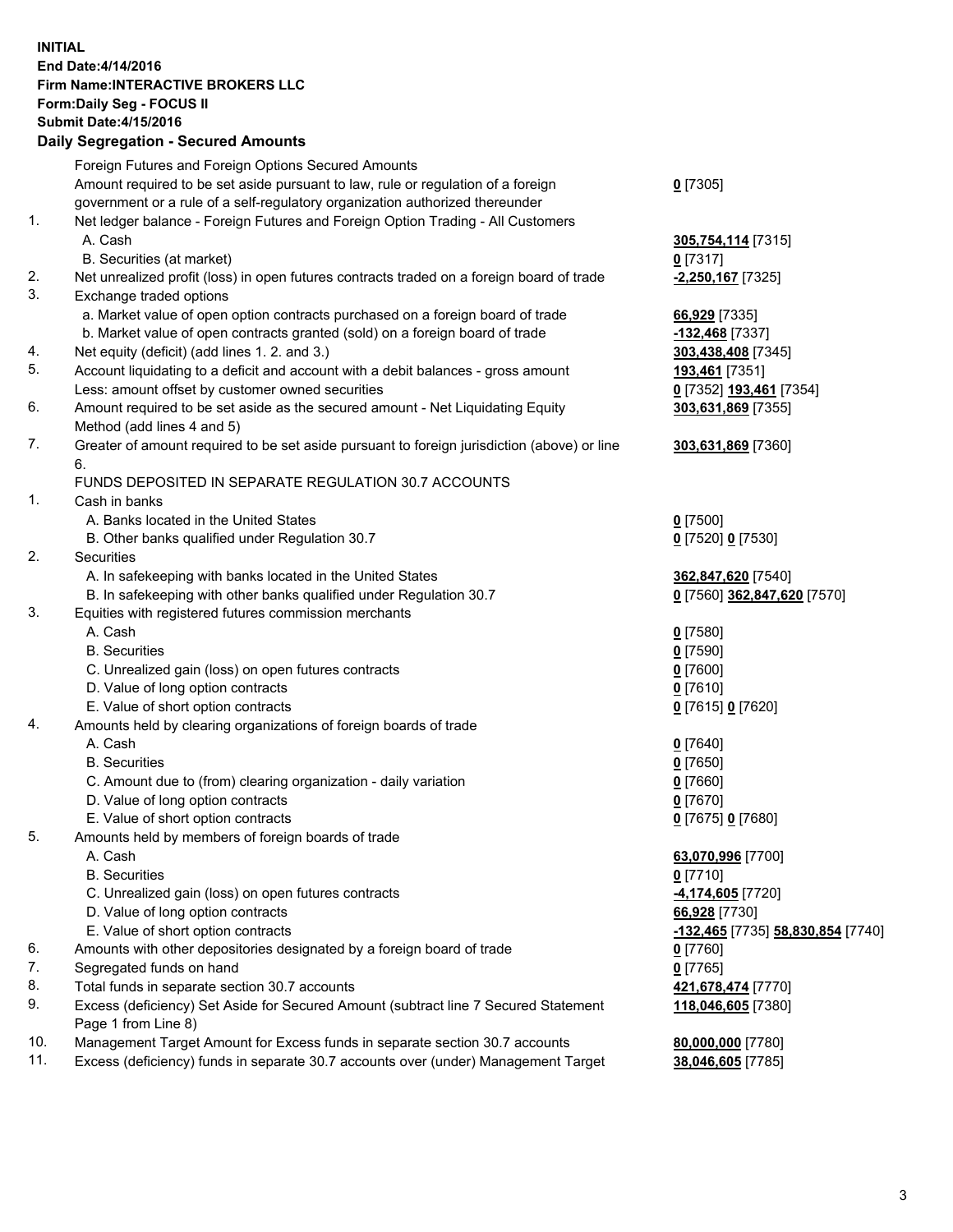**INITIAL End Date:4/14/2016 Firm Name:INTERACTIVE BROKERS LLC Form:Daily Seg - FOCUS II Submit Date:4/15/2016 Daily Segregation - Segregation Statement** SEGREGATION REQUIREMENTS(Section 4d(2) of the CEAct) 1. Net ledger balance A. Cash **2,729,043,106** [7010] B. Securities (at market) **0** [7020] 2. Net unrealized profit (loss) in open futures contracts traded on a contract market **-96,151,530** [7030] 3. Exchange traded options A. Add market value of open option contracts purchased on a contract market **115,716,444** [7032] B. Deduct market value of open option contracts granted (sold) on a contract market **-192,807,951** [7033] 4. Net equity (deficit) (add lines 1, 2 and 3) **2,555,800,069** [7040] 5. Accounts liquidating to a deficit and accounts with debit balances - gross amount **74,538** [7045] Less: amount offset by customer securities **0** [7047] **74,538** [7050] 6. Amount required to be segregated (add lines 4 and 5) **2,555,874,607** [7060] FUNDS IN SEGREGATED ACCOUNTS 7. Deposited in segregated funds bank accounts A. Cash **186,197,027** [7070] B. Securities representing investments of customers' funds (at market) **1,522,685,732** [7080] C. Securities held for particular customers or option customers in lieu of cash (at market) **0** [7090] 8. Margins on deposit with derivatives clearing organizations of contract markets A. Cash **156,263,425** [7100] B. Securities representing investments of customers' funds (at market) **980,979,667** [7110] C. Securities held for particular customers or option customers in lieu of cash (at market) **0** [7120] 9. Net settlement from (to) derivatives clearing organizations of contract markets **8,566,115** [7130] 10. Exchange traded options A. Value of open long option contracts **115,715,658** [7132] B. Value of open short option contracts **-192,806,778** [7133] 11. Net equities with other FCMs A. Net liquidating equity **0** [7140] B. Securities representing investments of customers' funds (at market) **0** [7160] C. Securities held for particular customers or option customers in lieu of cash (at market) **0** [7170] 12. Segregated funds on hand **0** [7150] 13. Total amount in segregation (add lines 7 through 12) **2,777,600,846** [7180] 14. Excess (deficiency) funds in segregation (subtract line 6 from line 13) **221,726,239** [7190] 15. Management Target Amount for Excess funds in segregation **155,000,000** [7194] 16. Excess (deficiency) funds in segregation over (under) Management Target Amount **66,726,239** [7198]

Excess